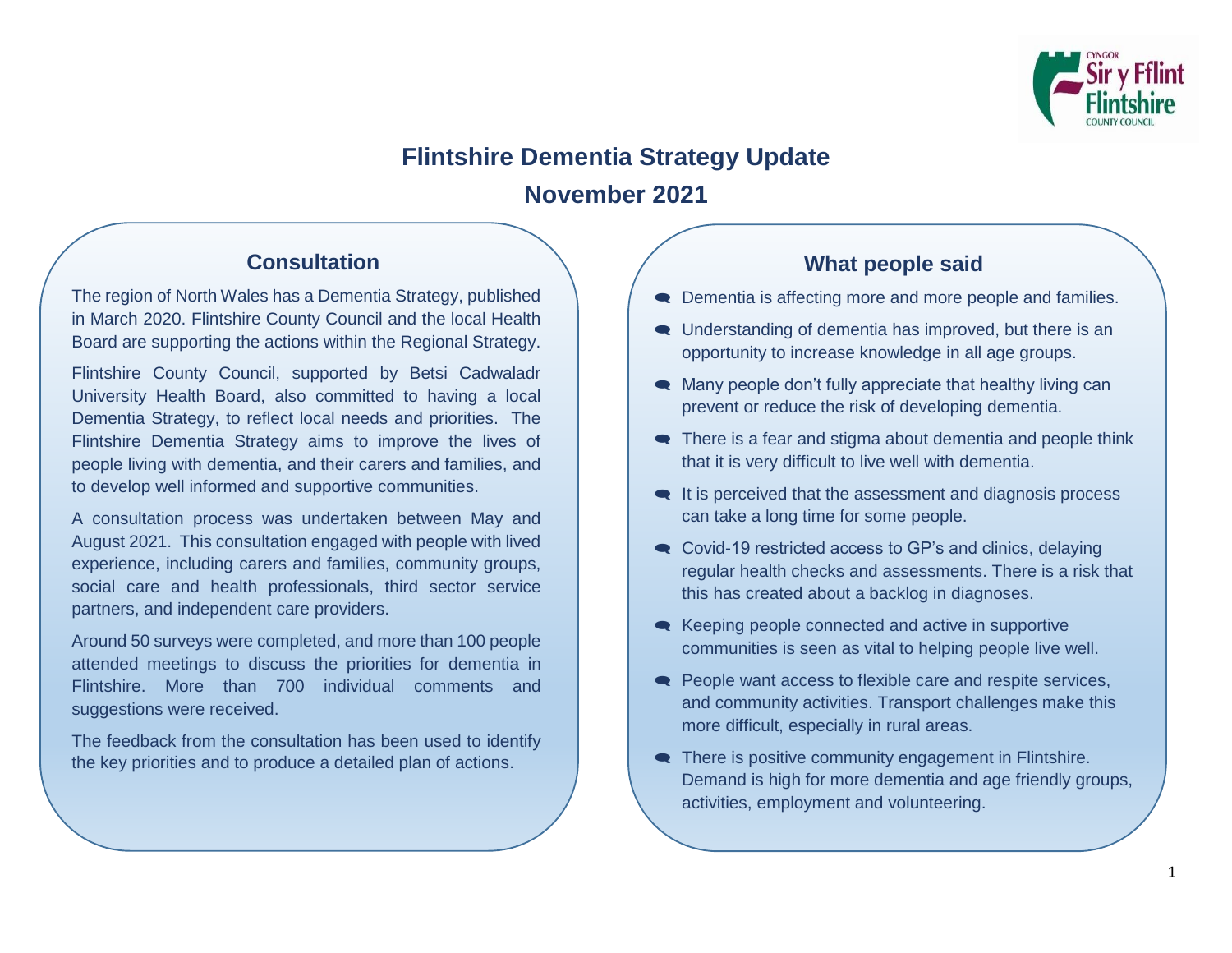

| <b>Priority</b>                                                                                                                            | What we are doing                                                                                                                                                                                                                                                               | What we will do                                                                                                                                                                                                                                                                                                                                        |
|--------------------------------------------------------------------------------------------------------------------------------------------|---------------------------------------------------------------------------------------------------------------------------------------------------------------------------------------------------------------------------------------------------------------------------------|--------------------------------------------------------------------------------------------------------------------------------------------------------------------------------------------------------------------------------------------------------------------------------------------------------------------------------------------------------|
| Help people to reduce or<br>delay the risk of developing<br>dementia and to recognise<br>the symptoms of dementia.                         | Health and Social Services' teams promote the<br>☑<br>six steps and 5 ways to wellbeing.<br>Flintshire County Council Dementia Website<br>☑<br>provides information about dementia and the<br>support available.                                                                | Review and update information about healthy<br>$\Box$<br>living to reduce the risks of developing<br>dementia.<br>Work with people with lived experience to<br>$\Box$<br>develop understanding of symptoms and<br>behaviours.<br>Ensure that information is accessible to all and<br>$\Box$<br>not just limited to online media.                       |
| Improve the support and<br>information<br>provided<br>to<br>people before, during and<br>after an assessment and<br>diagnosis of dementia. | Developing health and social care workforces<br>☑<br>that strive to make every contact count,<br>identifying symptoms and making timely<br>referrals.<br>Working closely with third sector partners to<br>☑<br>increase the understanding of dementia and<br>support available. | Implement a new Therapies Service in<br>□<br>Flintshire to support people early in the<br>assessment stage.<br>Support the regional implementation of new<br>□<br>memory assessment service practices.<br>Adopt regional research recommendations to<br>□<br>improve awareness of links between learning<br>disabilities and dementia.                 |
| Provide person centred care<br>and support services to help<br>people with dementia to live<br>well, at home or close to<br>home.          | Establishing home and community support,<br>☑<br>including flexible respite services.<br>Implementing the Progress for Providers<br>☑<br>support model in residential and home care.                                                                                            | Develop dementia champions to provide<br>$\Box$<br>information and signposting across the<br>community, and in health care settings.<br>Support regional actions to implement new All<br>□<br>Wales Standards for dementia.<br>Initiate local actions in support of regional<br>$\mathcal{L}^{\mathcal{A}}$<br>psychology and behavioural initiatives. |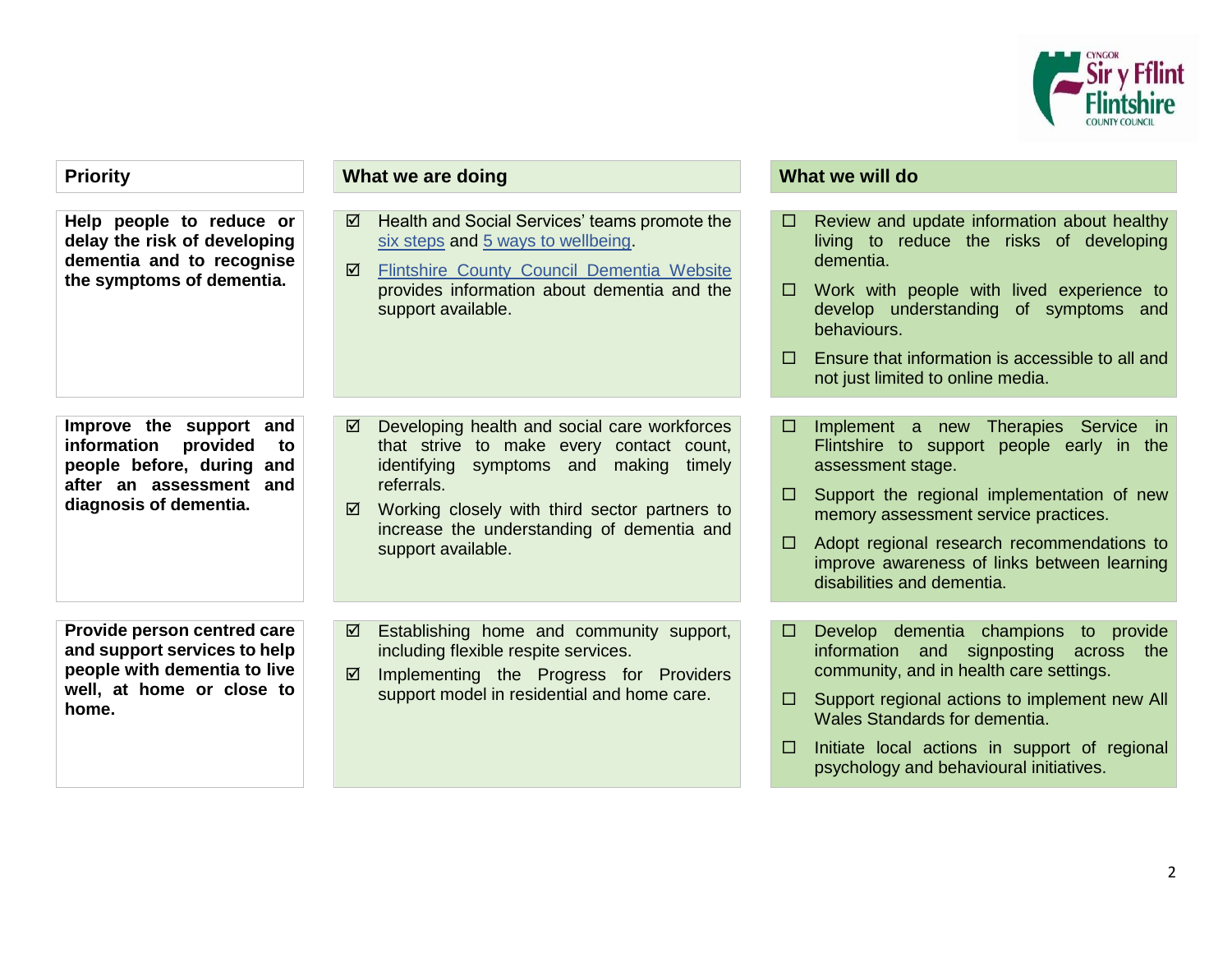

**Provide support to carers and families, including advice, respite and to help build strong support networks with other people with lived experience.**

**Develop dementia friendly and supportive communities for people living with dementia and their carers and families.**

**Enable people with lived experience of dementia to have a leading voice in the development of supportive services and communities.**

### **Priority What we are doing What we are doing What we will do**

- Working closely with North East Wales Carers Information Service (NEWCIS) to assess and respond to the support needed by carers and families.
- $\boxtimes$  Reviewing and adapting respite services to meet the changing needs of people living with dementia, their carers and families.

- Continuing to expand the 'Dementia Friends' programme across the Council workforce, local businesses and organisations.
- Working towards being a Dementia Friendly Council to improve access to care, respite and community activities.
- $\boxtimes$  Support communities to safely restart community meetings and activities following the period of Covid-19 restrictions.
- $\boxtimes$  Ensuring that people with lived experience can contribute to the development of dementia actions and initiatives in Flintshire.
- $\boxtimes$  Promoting the participation of people with lived experience in regional and national research and development.

- □ Review Workforce Development and Training programmes to ensure Council and other service providers have the skills and tools to do the job.
- $\Box$  Respond to regional opportunities for joint working and sharing best practice, to improve and deliver value for money services.
- $\Box$  Identify ways to improve the experience of hospital admission for people living with dementia and their carers and families.
- $\Box$  Enable people, particularly in rural areas, to engage in community activities to build strong support networks.
- $\Box$  Build a culture of positive storytelling and sharing lived experiences that help others to live well.
- $\Box$  Evaluate and adopt best practices across the region, such as 'Safe Places' in Wrexham.
- $\Box$  Support the development of local and regional dementia training, with input from people with lived experience.
- $\Box$  Enable people with lived experience to help improve the accessibility of dementia support information and services.